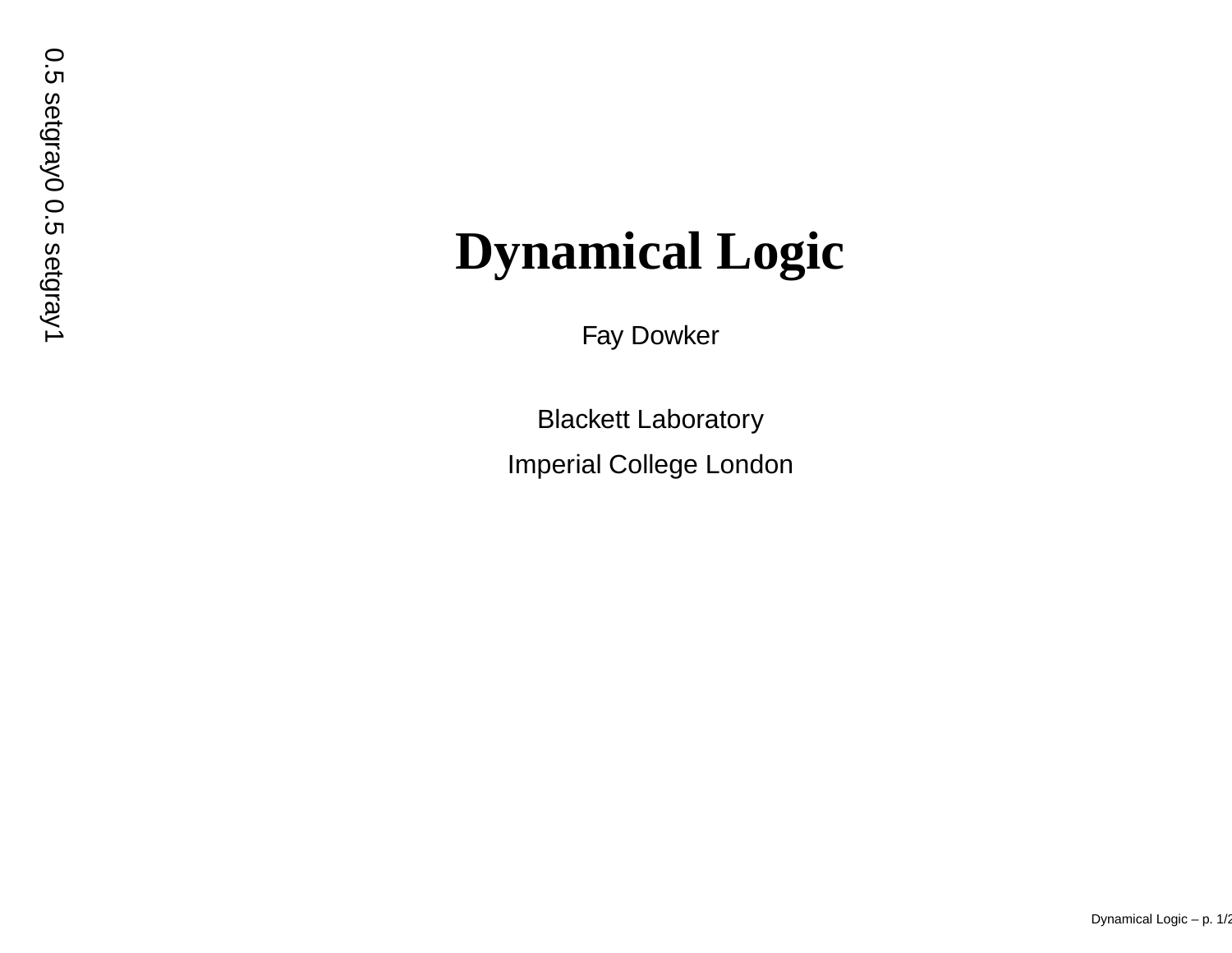## **Plan of Talk**

- History not State
- Classical and Quantum stochastic theories (Quantum Measure Theory)
- Typicality and Preclusion ىك
- The Three Sit Experiment ى
- What is real in <sup>a</sup> Quantum Measure Theory?
- Non-classical, dynamical logic (Rules of Inference) D
- Summary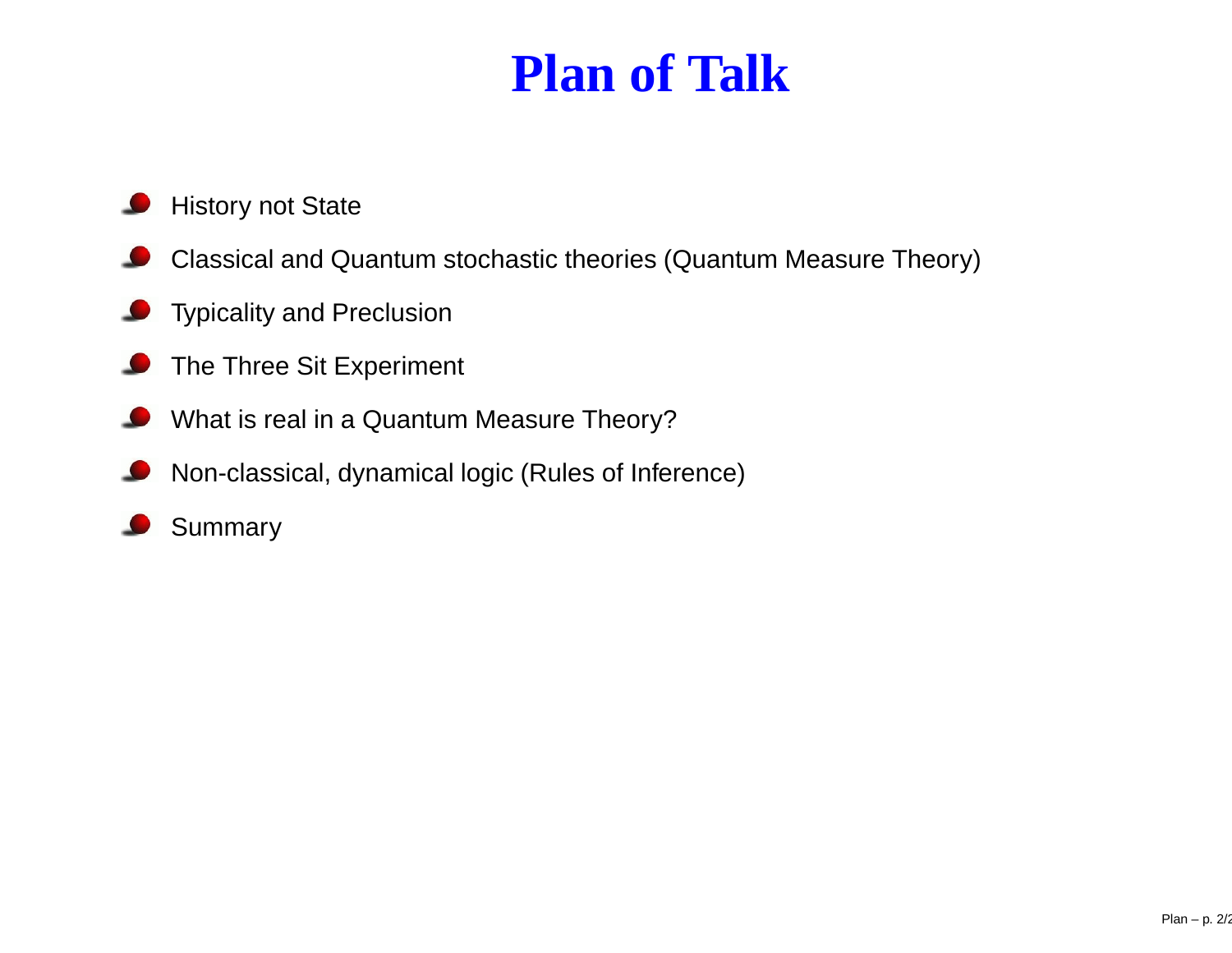#### **References:**

- Rafael D. Sorkin (1994) "Quantum Mechanics as Quantum Measure Theory" [gr-qc/9401003]
- Rafael D. Sorkin (2006) "Quantum Dynamics without the Wave Function" [quant-ph/0610204]
- Rafael D. Sorkin (2007) "An Exercise in Anhomomorphic Logic" [quant-ph/0703276]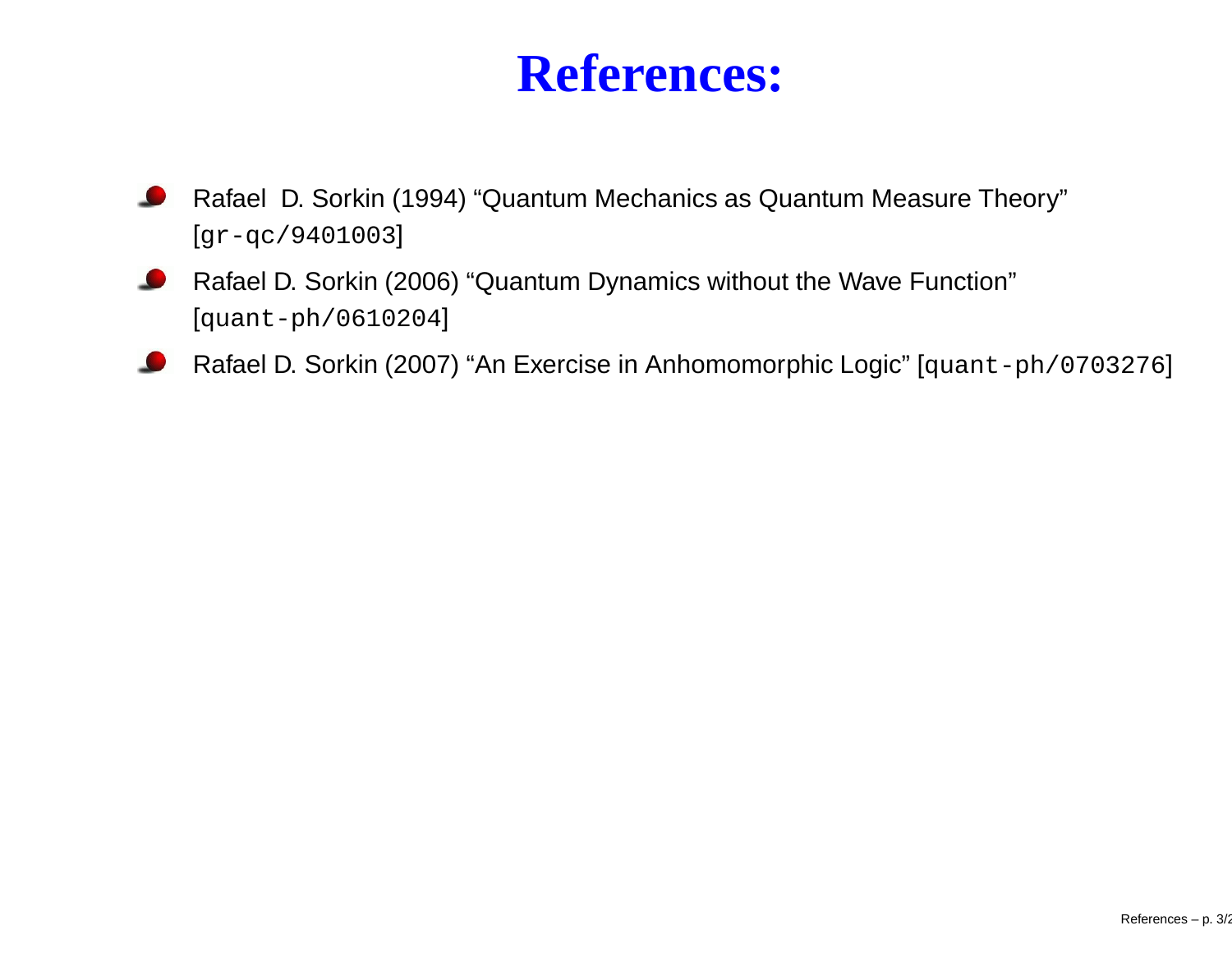## **History not State**

The general covariance of General Relativity implies that there is no physical meaning to the notion of <sup>a</sup> state at <sup>a</sup> moment of time. Reality in GR has, instead, <sup>a</sup> fully four-dimensional character. We do not yet know how quantum theory and gravity will be reconciled but if we take the spacetime nature of reality to heart then "state" should play no fundamental role in quantum mechanics.

Relatively little effort has been devoted to pursuing the idea that quantum mechanics should be founded on the concept of "history" and not that of "state." A major step was taken by Dirac and Feynman in showing that the dynamics of quantum mechanics can be expressed in terms of a "sum over histories". Few physicists since then have taken up the torch for histories as a basis for the interpretation of quantum mechanics. Notable exceptions include Griffiths, Omnés, Gell-Mann, and Hartle who developed the approach known as the decoherent/consistent histories approach. Even among these 4 workers, Hartle was the only one to set out new axioms for <sup>a</sup> quantum theory which did not require the existence of <sup>a</sup> Hilbert space of states.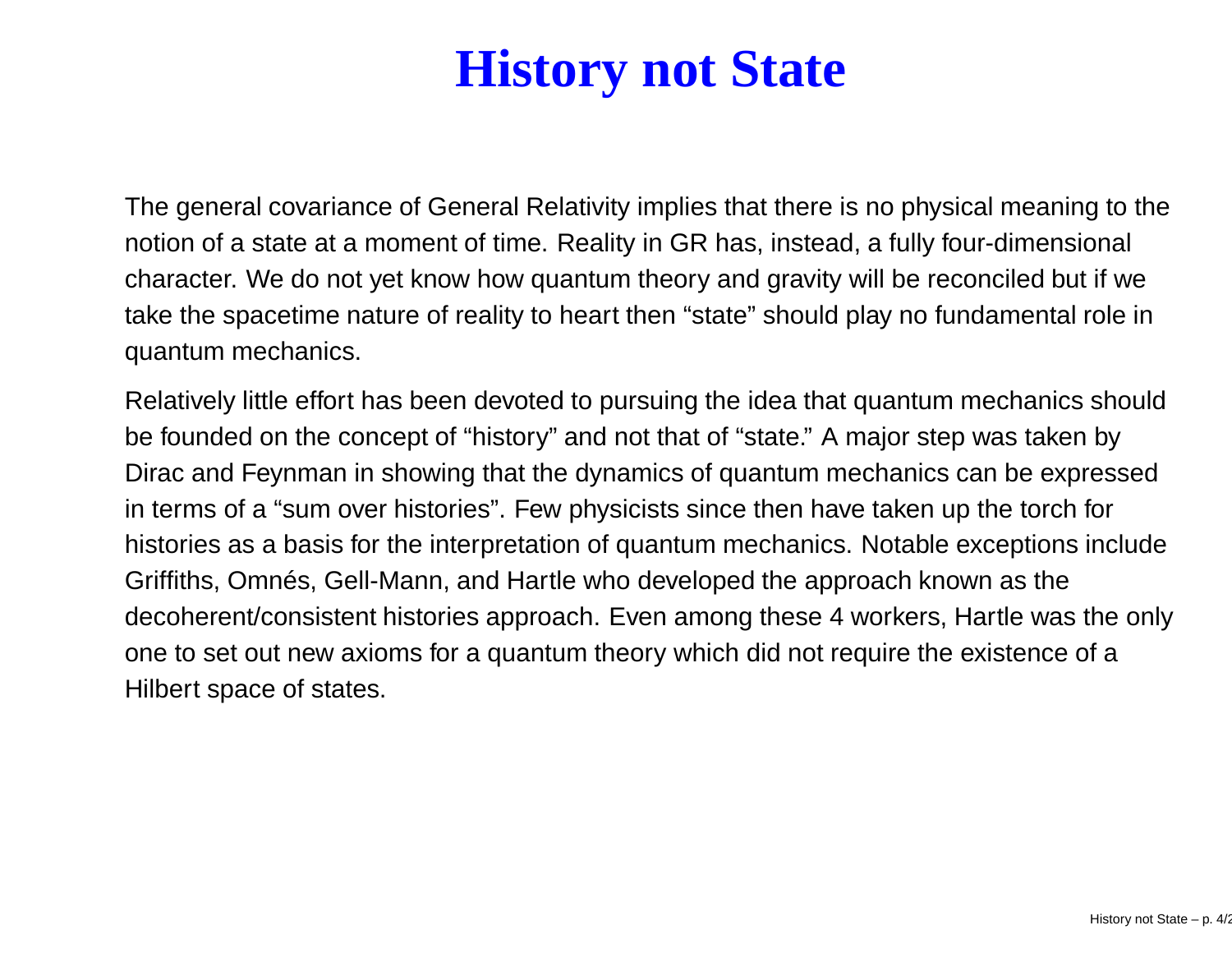## **Classical and Quantum Measure Theory**

Motivated by trying to base quantum theory on histories, and avoiding the problems that arise in the decoherent histories approach, Sorkin suggested the beginnings of an axiomatic basis for Quantum Mechanics which he called Quantum Measure Theory. [Indeed Sorkin proposed an even more general setting "Generalised Measure Theory" which includes classical, quantum and trans-quantum theories in <sup>a</sup> hierarchy characterised by the amount of interference the theory permits between histories.]

To understand Quantum Measure Theory let us review the salient features of <sup>a</sup> classical stochastic theory.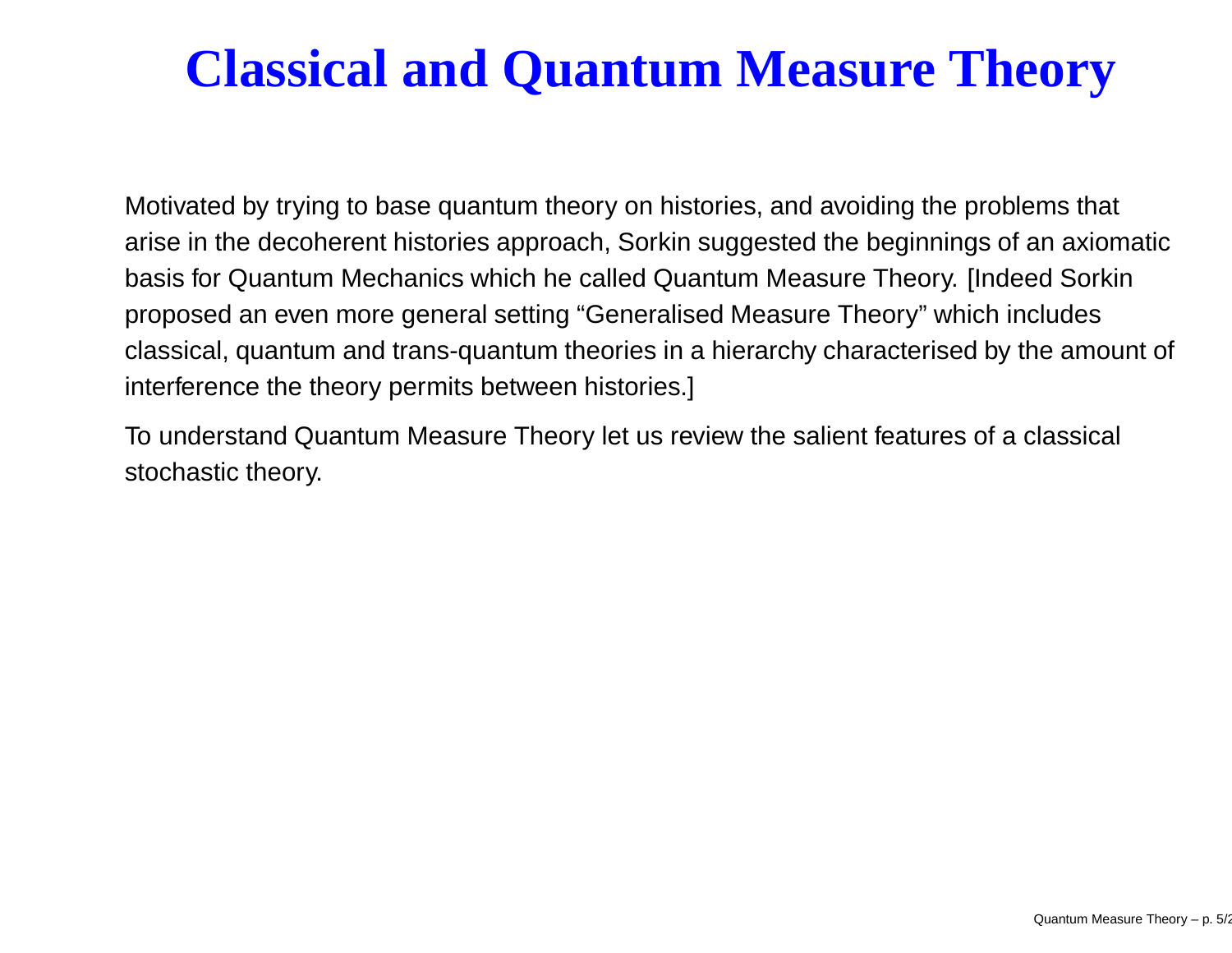## **A Common Structure**

Every classical stochastic theory has the following structure:

- A sample space,  $\Omega$ , of possible spacetime histories (e.g. sequences of outcomes of 1000 coin tosses, Weiner paths for <sup>a</sup> Brownian particle).
- A event algebra,  $\frak A$ , whose elements are the possible questions that can be asked about the system, which is a Boolean algebra of subsets of  $\Omega.$
- A measure,  $\mu$ , on  $\mathfrak A$  which encodes the dynamics and initial conditions.
- A single reality, which is one element  $\gamma$  of  $\Omega,$  which contains the answer, yes or no, to every question that can be asked.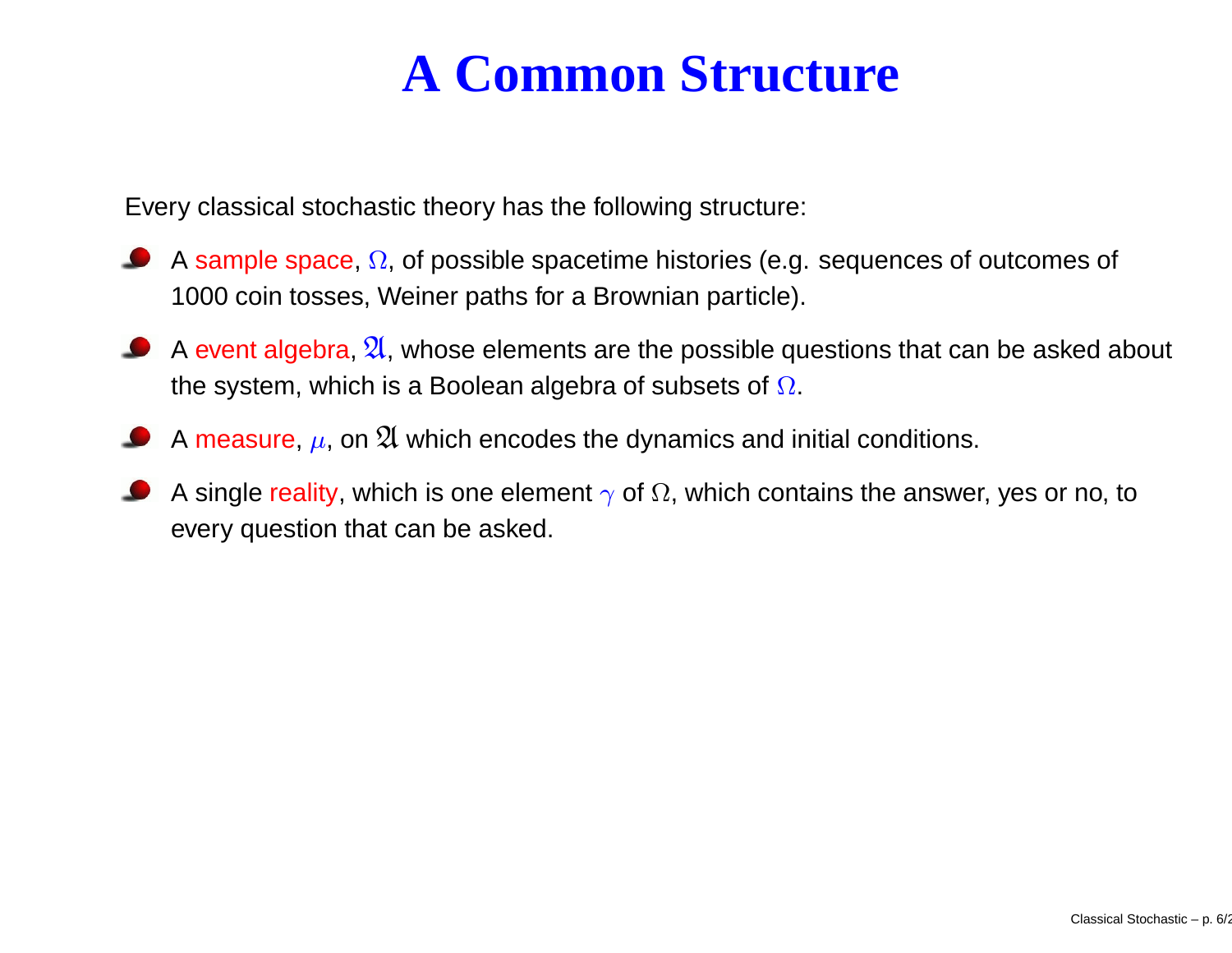

For example,  $\Omega$  could be the set of all weather patterns and  $A$  could be the event "It is raining" and  $\gamma$  could be one weather pattern in which it is not raining. Each subset of  $\Omega$  is an event/question. So  $\mathfrak{A}=2^{\Omega}$  ( $\Omega$  finite).

If the event  $B$  is "It is dry and windy" and  $\gamma$  is the realised history then we answer the question " $B$ ?" with "Yes" and the question " $A$ ?" with "No."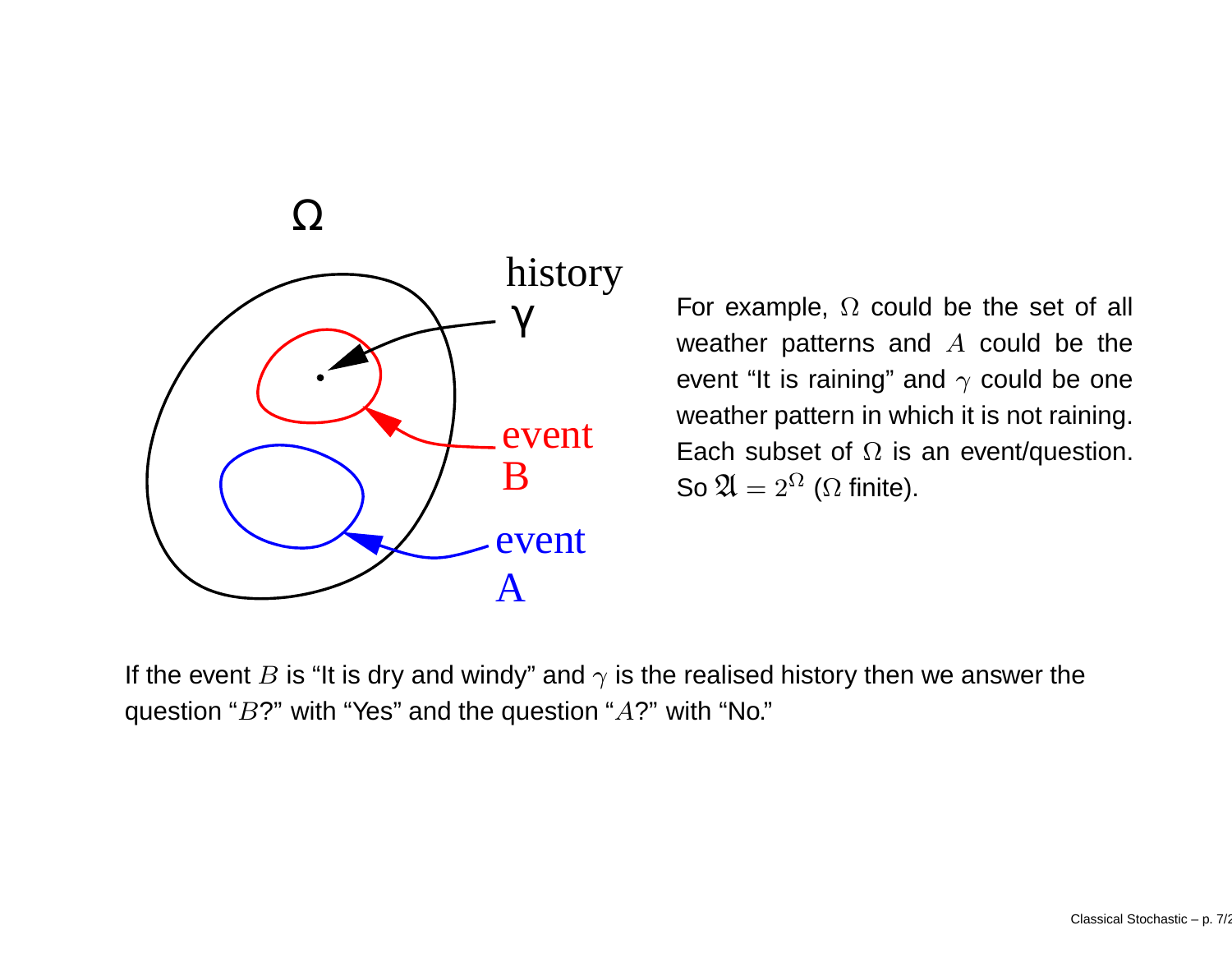Reality, this single history, is thus equivalent to a map,  $\phi$ ,

$$
\phi: \mathfrak{A} \to Z_2 \tag{1}
$$

where  $\phi(A)=0$  means the event  $A$  doesn't happen (the answer to question "A?" is "no") and  $\phi(A)=1$  means the event  $A$  does happen (the answer to question "A?" is "yes").

 $Z_2$  is the set of "truth values", if you like. And the map  $\phi$  that corresponds to a single realised history is <sup>a</sup> homomorphism:

$$
\phi(A) = 1 \text{ iff } \gamma_{realised} \in A \tag{2}
$$

This is ordinary, classical, Boolean, *homomorphic* logic.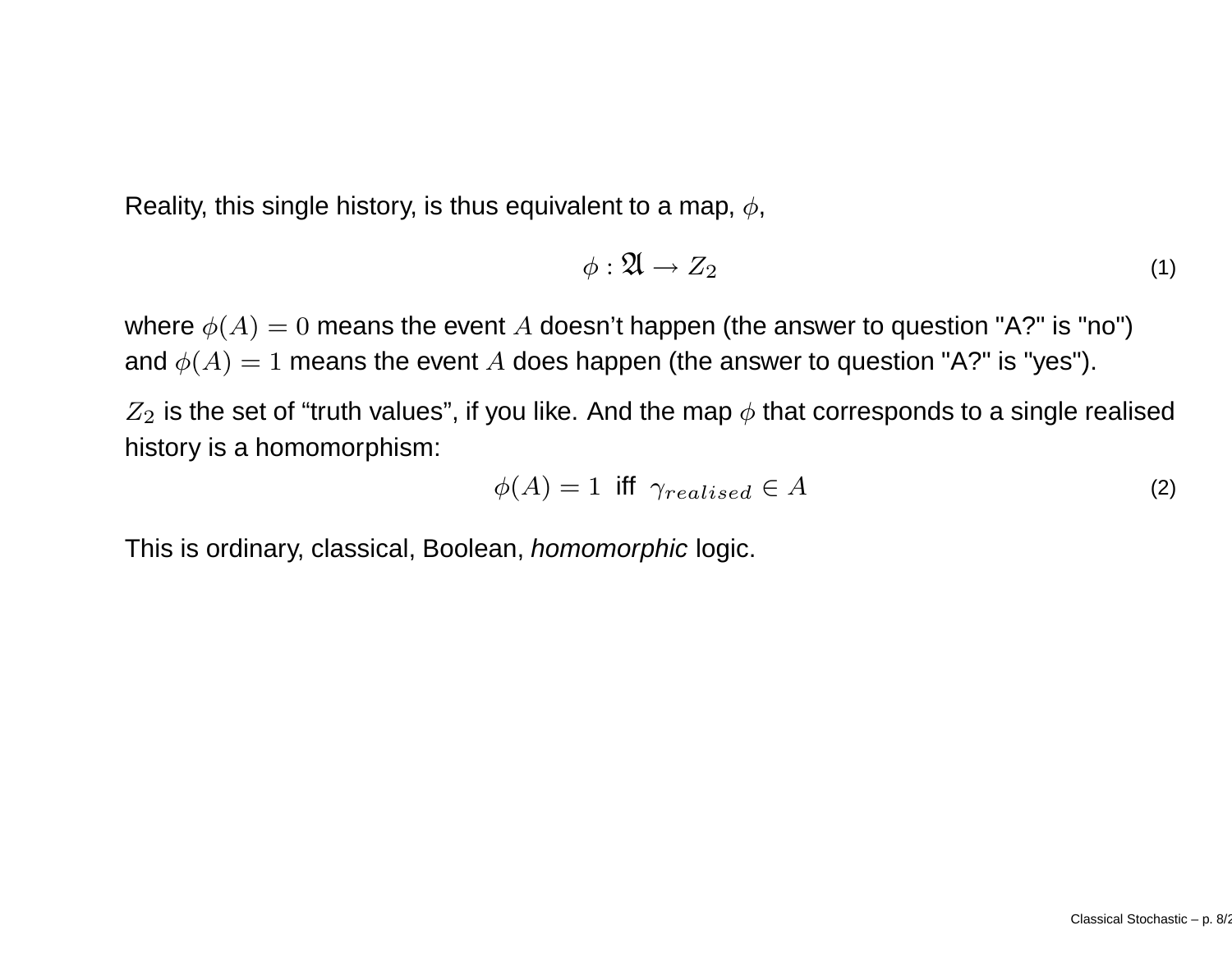#### **The Role of the Measure**

In a classical theory, the dynamics and initial state are encoded in a measure,  $\mu$  which is a positive real function on the event algebra

$$
\mu: \mathfrak{A} \to \mathbb{R}
$$
  
\n
$$
\mu(A) \ge 0, \ \forall A \in \mathfrak{A}
$$
  
\n
$$
\mu(A \sqcup B) = \mu(A) + \mu(B), \ \forall A, B \in \mathfrak{A}
$$
  
\n
$$
\mu(\Omega) = 1
$$

 $\mu$  is interpreted as a probability measure:  $\mu(A)$  is the probability of event A.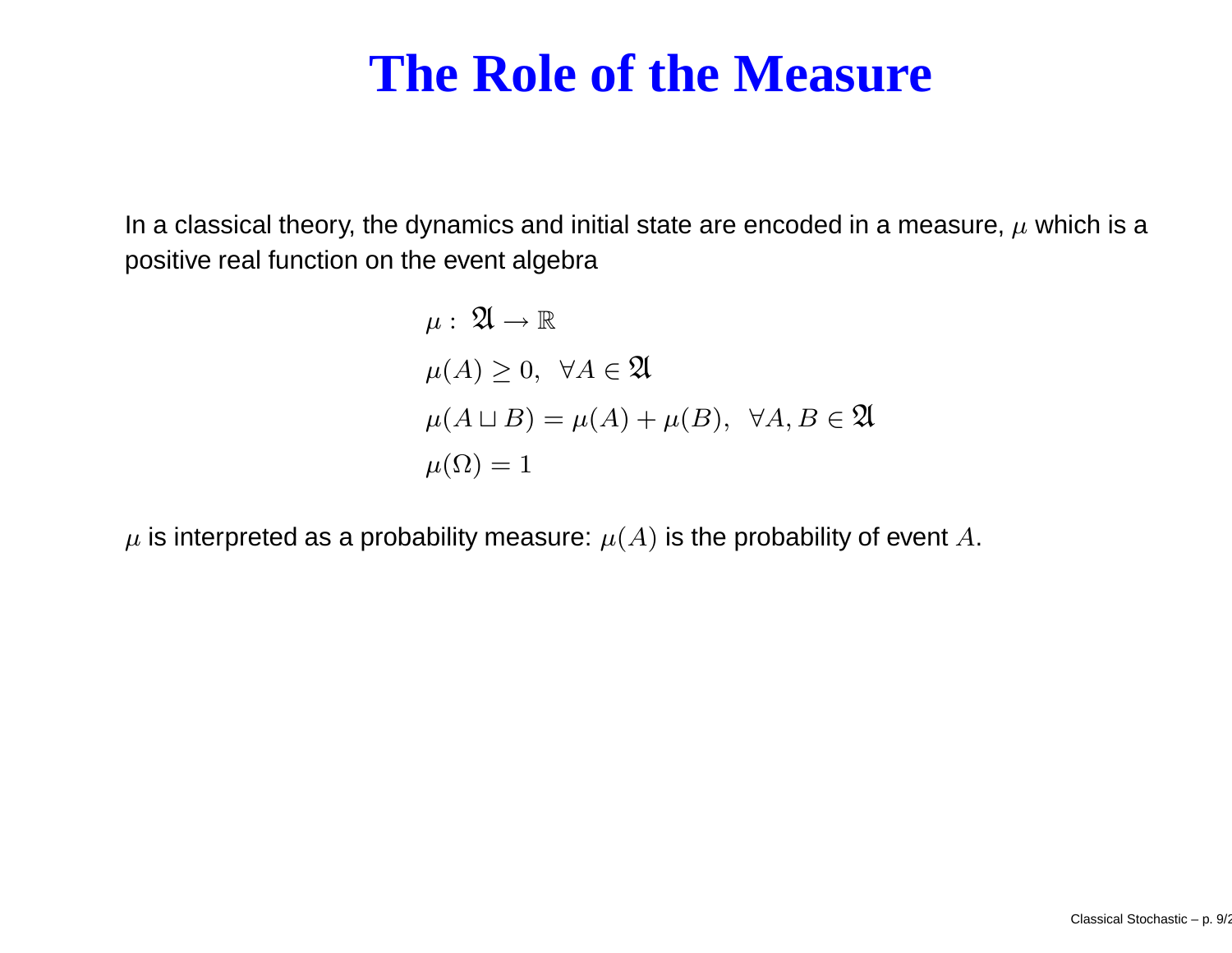## **Quantum Theory from <sup>a</sup> Spacetime Perspective**

Following Dirac and Feynman, we can express the formalism of quantum mechanics in fully spacetime terms: in terms of histories. In this form, quantum mechanics has much of the structure reviewed above:

- A sample space,  $\Omega$ , of possible spacetime histories.
- A event algebra,  $\mathfrak A$ , whose elements are subsets of  $\Omega.$
- A measure,  $\mu$ , on  $\mathfrak A$  which encodes the dynamics and initial state.

The sample space is the set of histories that go into the Dirac-Feymnan Sum-Over-Histories. The measure  $\mu(A)$  is less familiar: roughly speaking it is the mod squared of the sum of the quantum amplitudes of all the histories in  $A$ . (It is the diagonal term of the "decoherence functional.")

This way of thinking about <sup>a</sup> quantum theory is not the textbook one, but these structures exist (more or less) for every quantum theory. And indeed they furnish an alternative foundation from which the usual Hilbert space may be constructed (for ordinary quantum mechanics we have a theorem (FD, Steven Johnston, Rafael Sorkin)).

Can we also take over the axiom that One History Happens?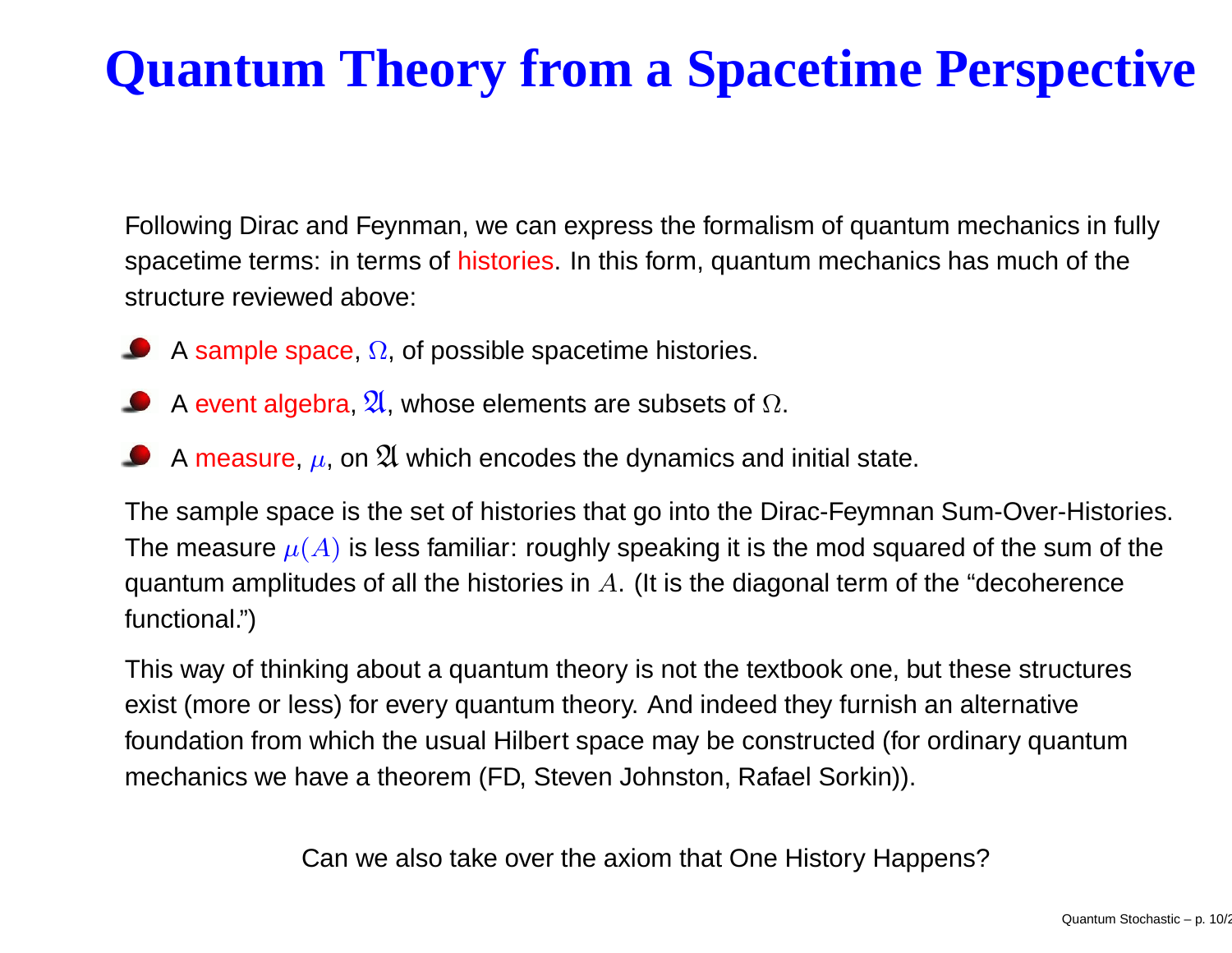#### **The Quantum Measure**

The quantum measure  $\mu$  is a positive real function on the event algebra (normalised)

$$
\mu: \mathfrak{A} \to \mathbb{R}
$$

$$
\mu(A) \ge 0, \ \forall A \in \mathfrak{A}
$$

$$
(\mu(\Omega) = 1)
$$

but it does not, in general, satisfy the Kolmogorov sum rule, because of quantum interference:

$$
\mu(A) = |\sum_{\gamma \in A} a(\gamma)|^2
$$
  

$$
\mu(A \sqcup B) = |\sum_{\gamma \in A \sqcup B} a(\gamma)|^2
$$
  

$$
= \mu(A) + \mu(B) + \text{ interference terms}
$$

( $\mu$  does, however, satisfy a generalised sum rule for the disjoint union of three events.)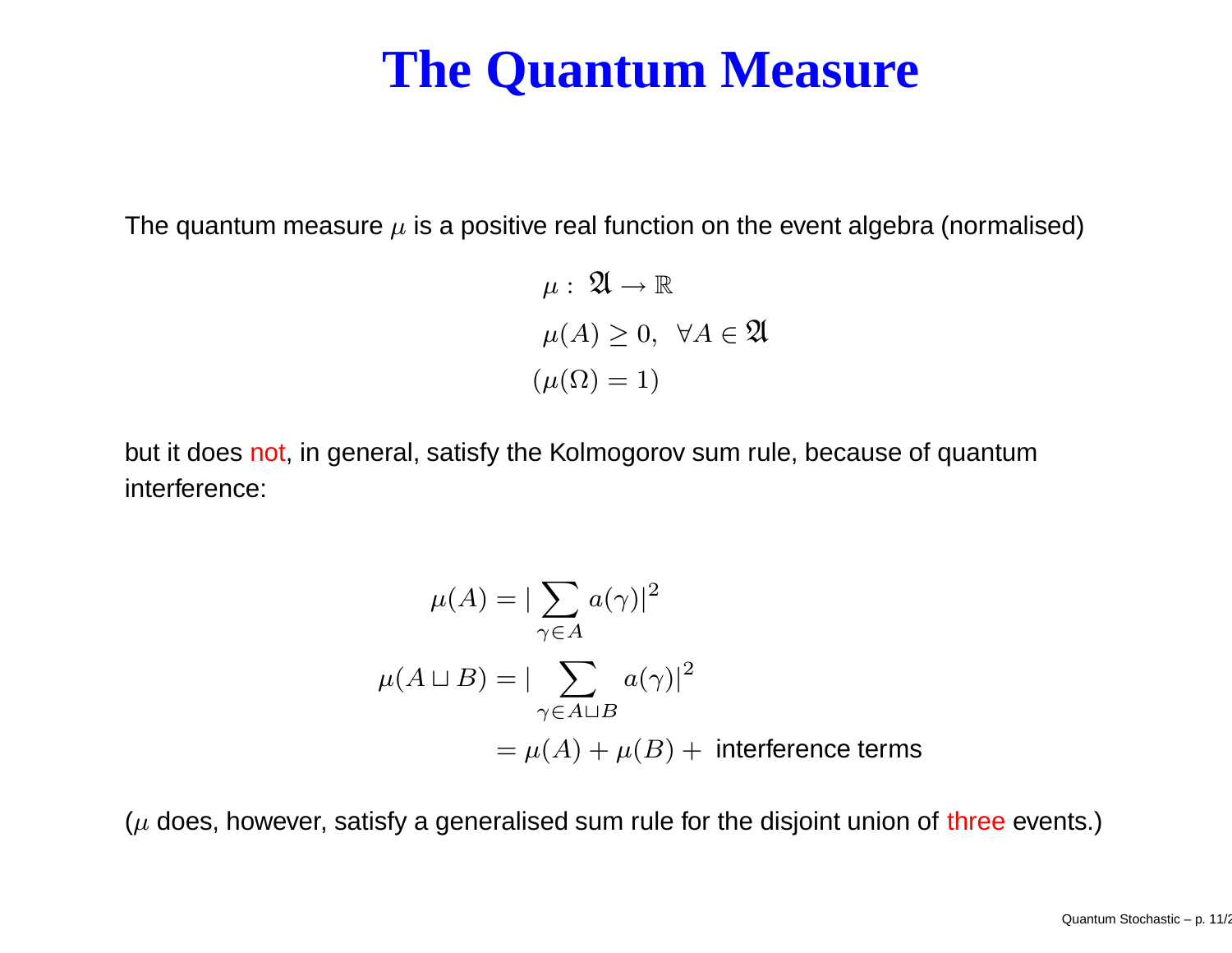# **Typicality and Preclusion**

This interference means that  $\mu$  CANNOT be interpreted as a probability measure. How then are we to use it for scientific purposes? Going back to the classical case, we can ask the same question: how do we, in fact, use  $\mu$  to do science?

Claim: We identify events  $E$  such that  $\mu(E)<<1$  and we say, typically  $E$  does not happen: it is precluded.

This is known as Cournot's Principle, was first articulated by Bernoulli, occurs in Kolmogorov's "Grundbegriffe" as "Principle B", and is the interpretation of probability as applied to the real world held by Markov, Borel, Lévy and other founders of probability theory.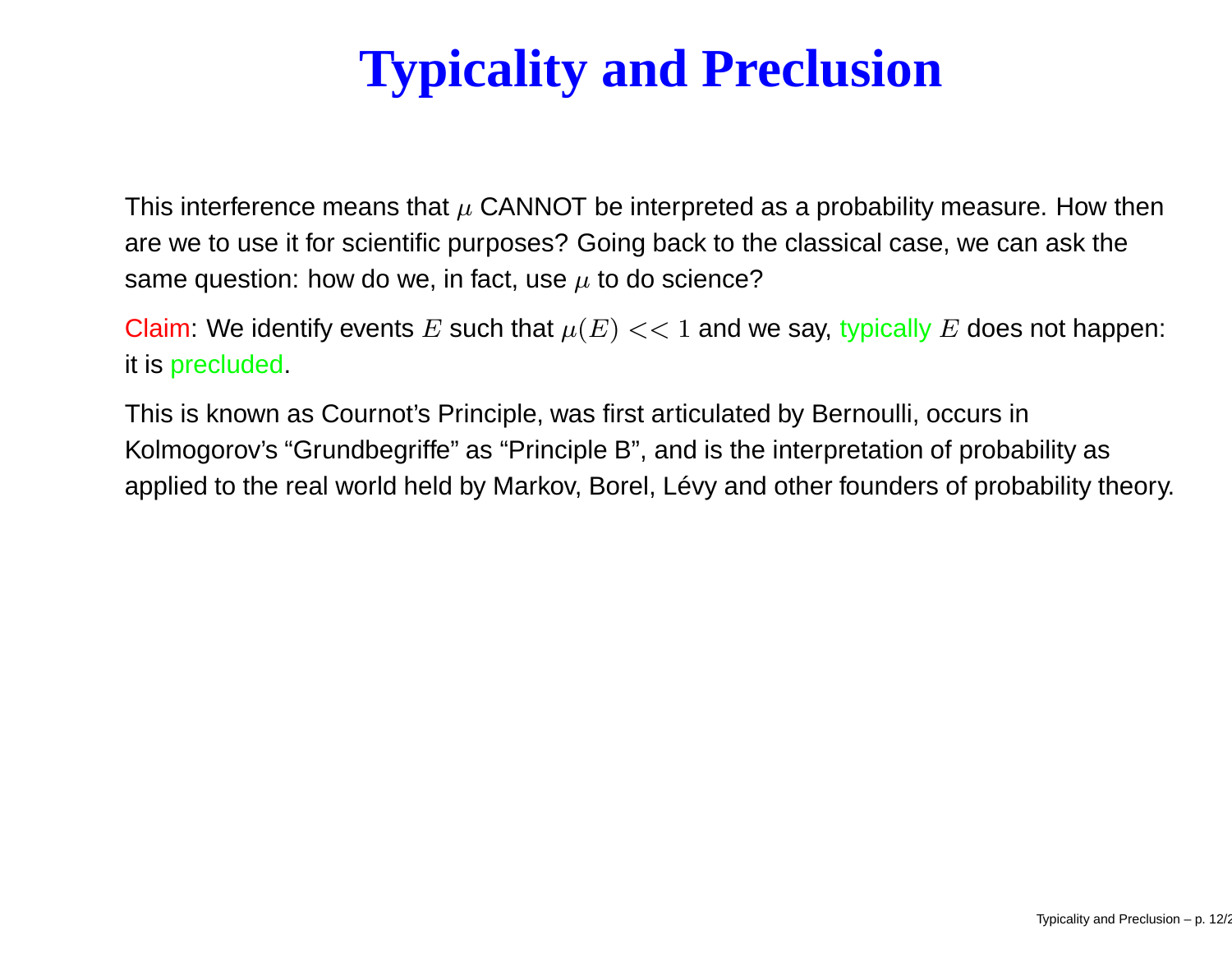## **The Three Slit Experiment**

Let us adopt the Cournot Principle in Quantum Measure Theory.



In this experiment, we can arrange the slits and choose <sup>a</sup> final position on the screen such that the amplitude for the particle to go through the middle slit  $B$ and land at the final position is -1 and the amplitude for the particle to go through the outer slit A is +1 and similarly for outer slit  $C.$ 

The sample space consists of three histories,  $A, \, B$  and  $C$  (actually  $A$  contains many particle trajectories but this simplification preserves the essential point).

There are two events of measure zero:  $\{A,B\}$  and  $\{B,C\}$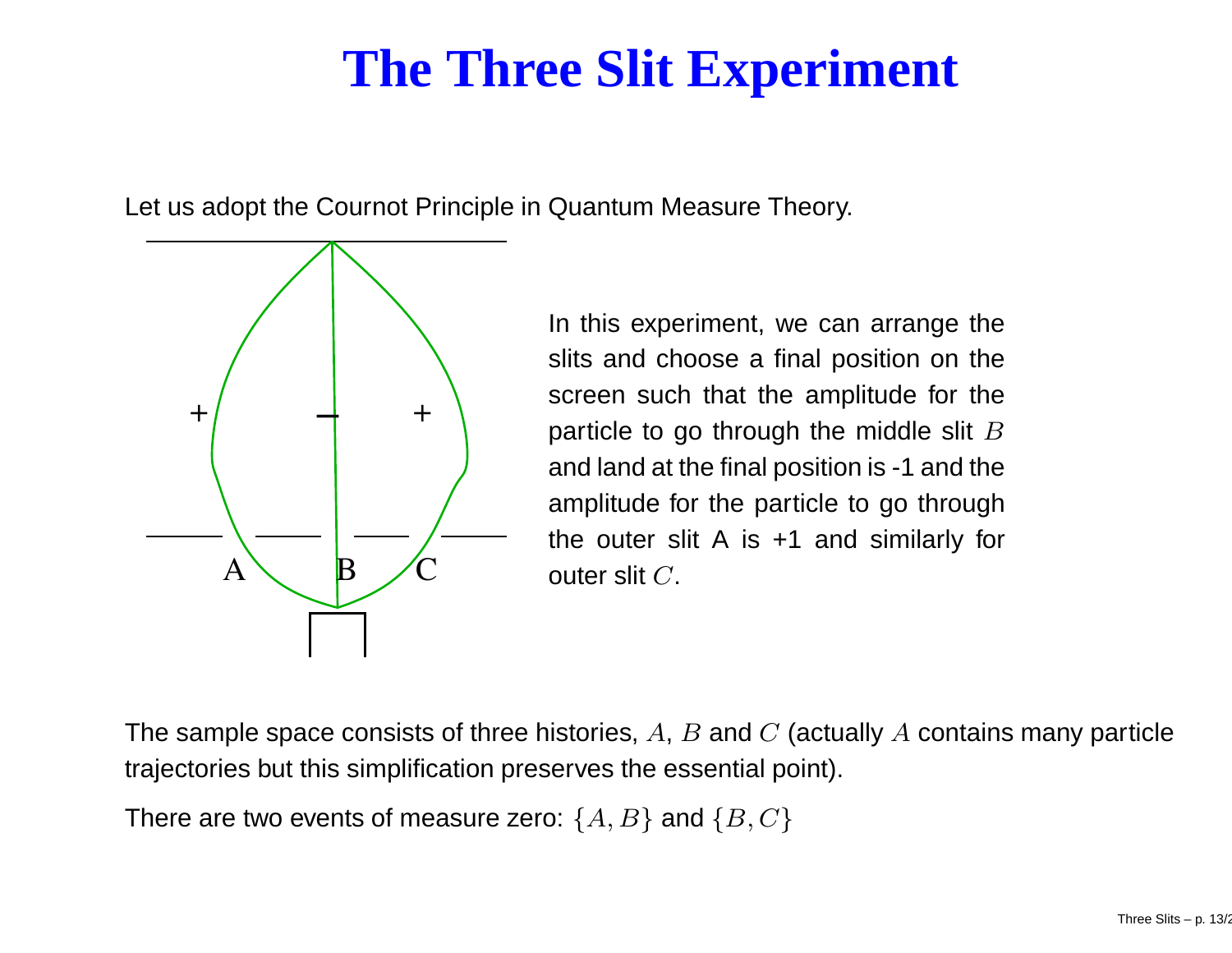## **No single history can happen**



If one history  $\gamma$  happens and if an event has measure zero, then  $\gamma$  cannot be in that event.

BUT, the two sets of measure zero cover the whole sample space, so no single history can happen.

This example is not absolutely conclusive because there are other positions on the screen to consider (this is <sup>a</sup> subset of the full sample space). There are other conclusive examples, based on the Kochen-Specker theorem for example (FD, Yousef Ghazi-Tabatabai).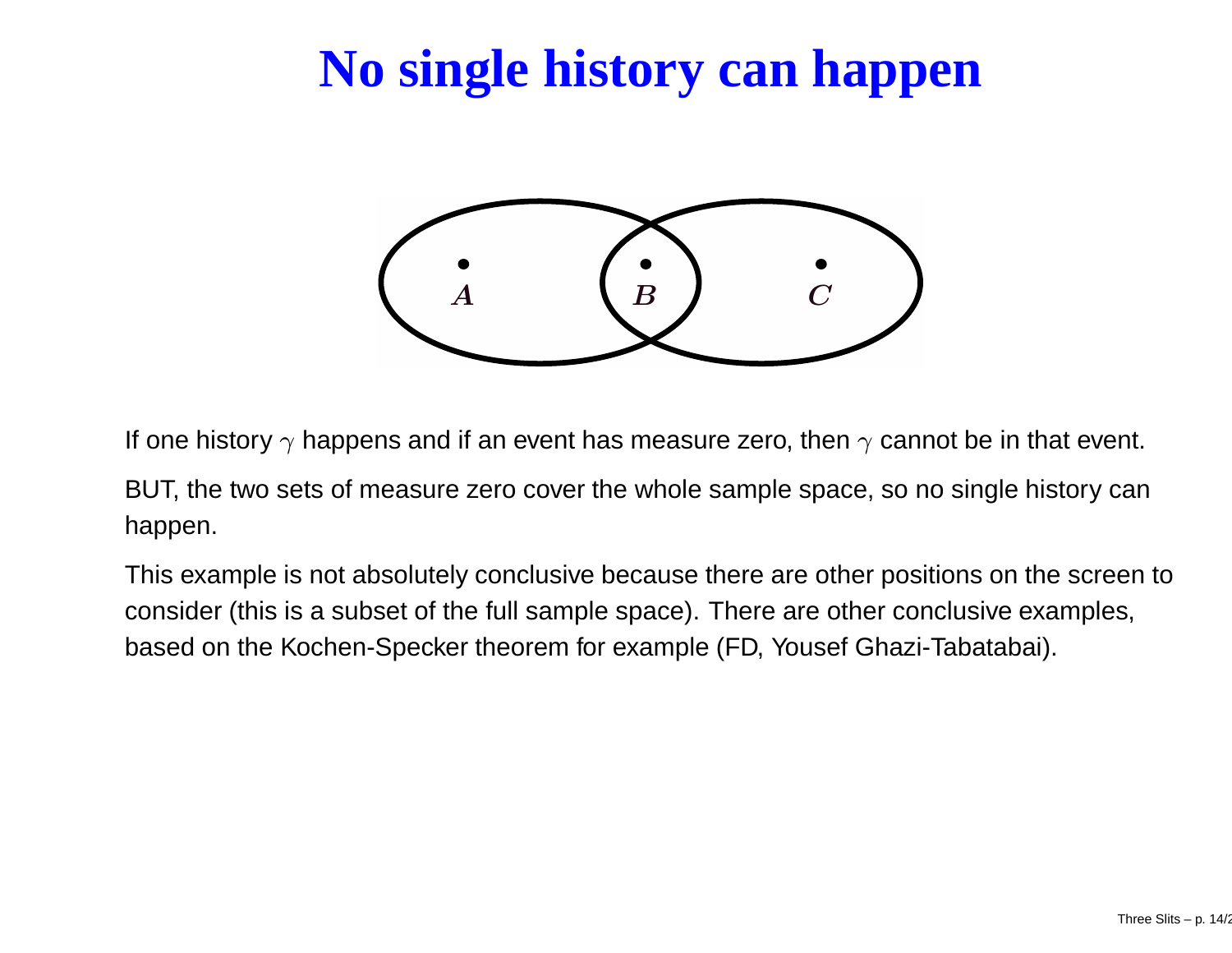#### **A Resolution**

What do we replace the One History Axiom with? Sorkin has proposed an answer that can be given in several equivalent forms. Here is one:

"A subset of histories happens"

and

"That subset is minimal, subject to the preclusion condition"

Ω



The set of histories that happens is  $F.$  Question "Does event *B* happen?", Answer: yes. "Does event  $A$  happen?", Answer:no. In general if  $F$ is a subset of  $X$  then  $X$  is true, otherwise  $X$  is false.  $F$  must not be contained in a precluded event (an event of measure zero).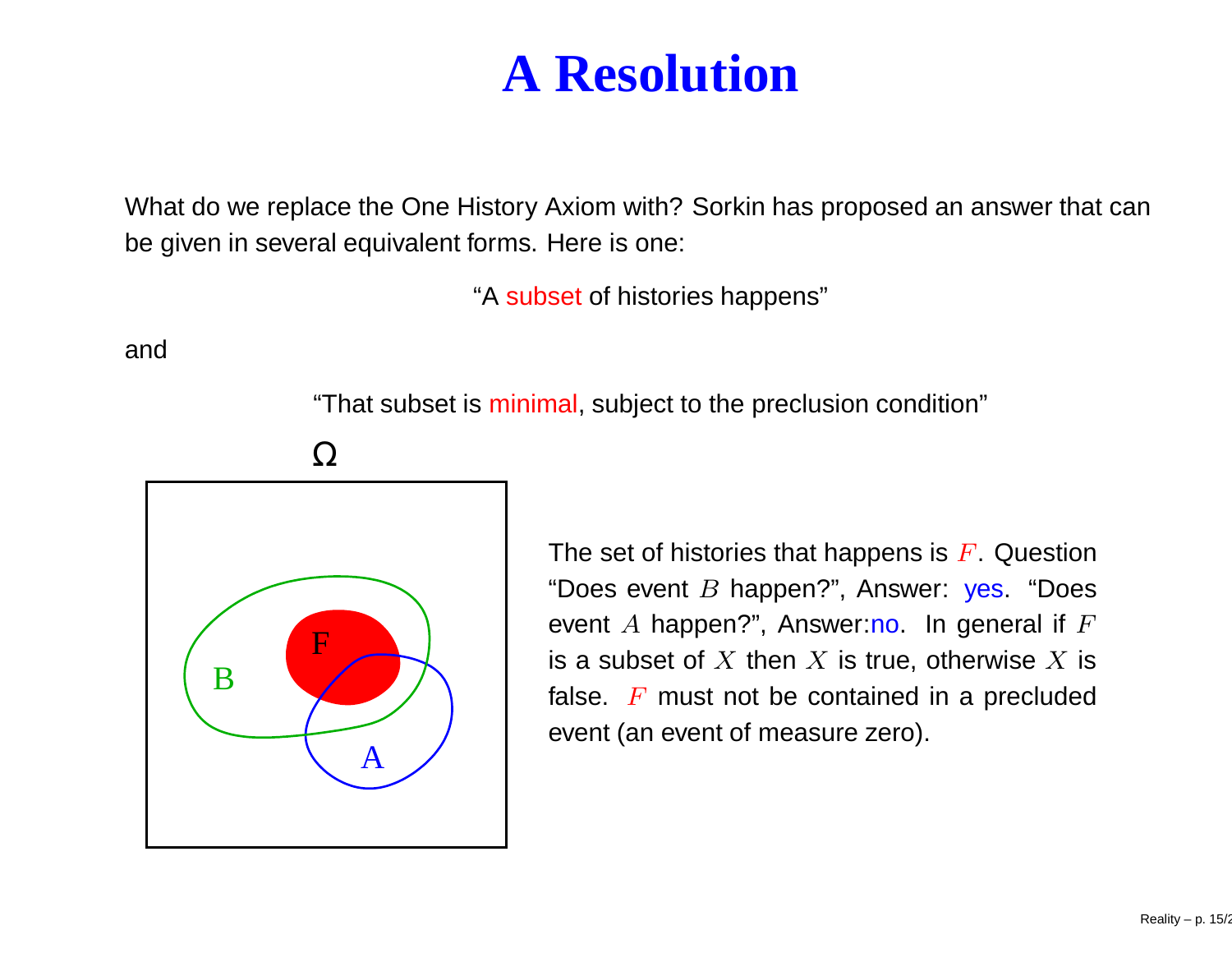#### **Co-events**

Another way to express the proposal is to focus attention on the "answering map"  $\phi: {\mathfrak{A}} \to Z_2$  which we call a "co-event" because it maps events to numbers. We've seen that in some quantum set-ups  $\phi$  cannot be a homomorphism. So what weaker condition should be imposed?

Cournot's Principle aka Preclusion:  $\mu(A) \Rightarrow phi(A) = 0.$ 

I: The set  $\phi^{-1}(1)\equiv A\in\mathfrak{A}\vert phi(A)=1$  is a filter, and is maximal amongst filters which satisfy the preclusion condition.

II:  $\phi$  preserves multiplication but not necessarily addition in the algebra and is the finest grained such co-event.  $\phi(AB) = \phi(A)\phi(B)$ .

III:  $\phi$  respects "and" but not necessarily "or" and is the finest grained such co-event.

Note, these all include <sup>a</sup> "Principle of Maximal Detail."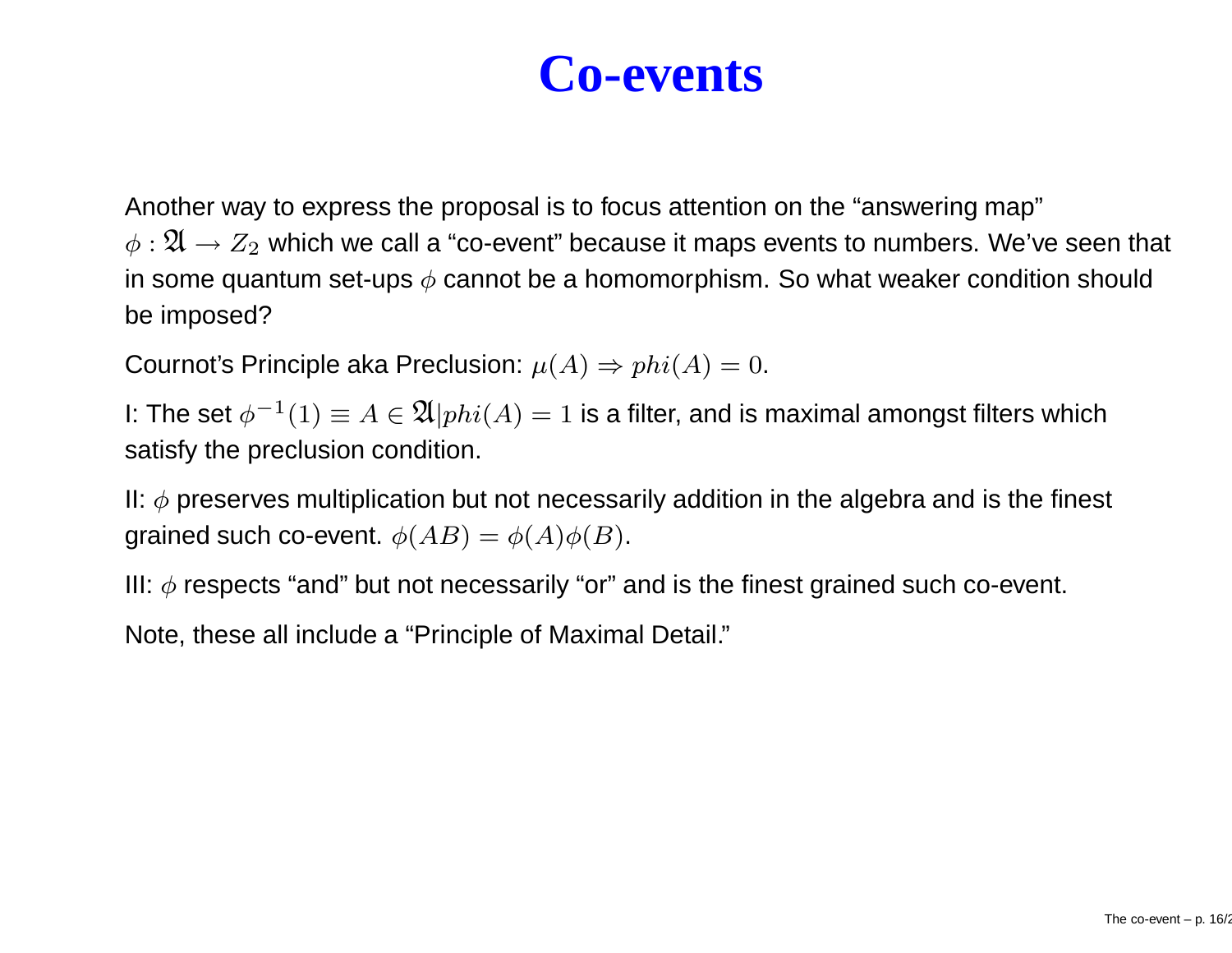## **The Un-noticed Background**

Classical logic is <sup>a</sup> background assumption that is so basic we do not notice we are making it. "Logic" here means "Rules of inference regarding the truth and falsity of statements about the physical world."

CLAIM: We use classical logic as an unquestioned background because, in everyday life,

One History Happens.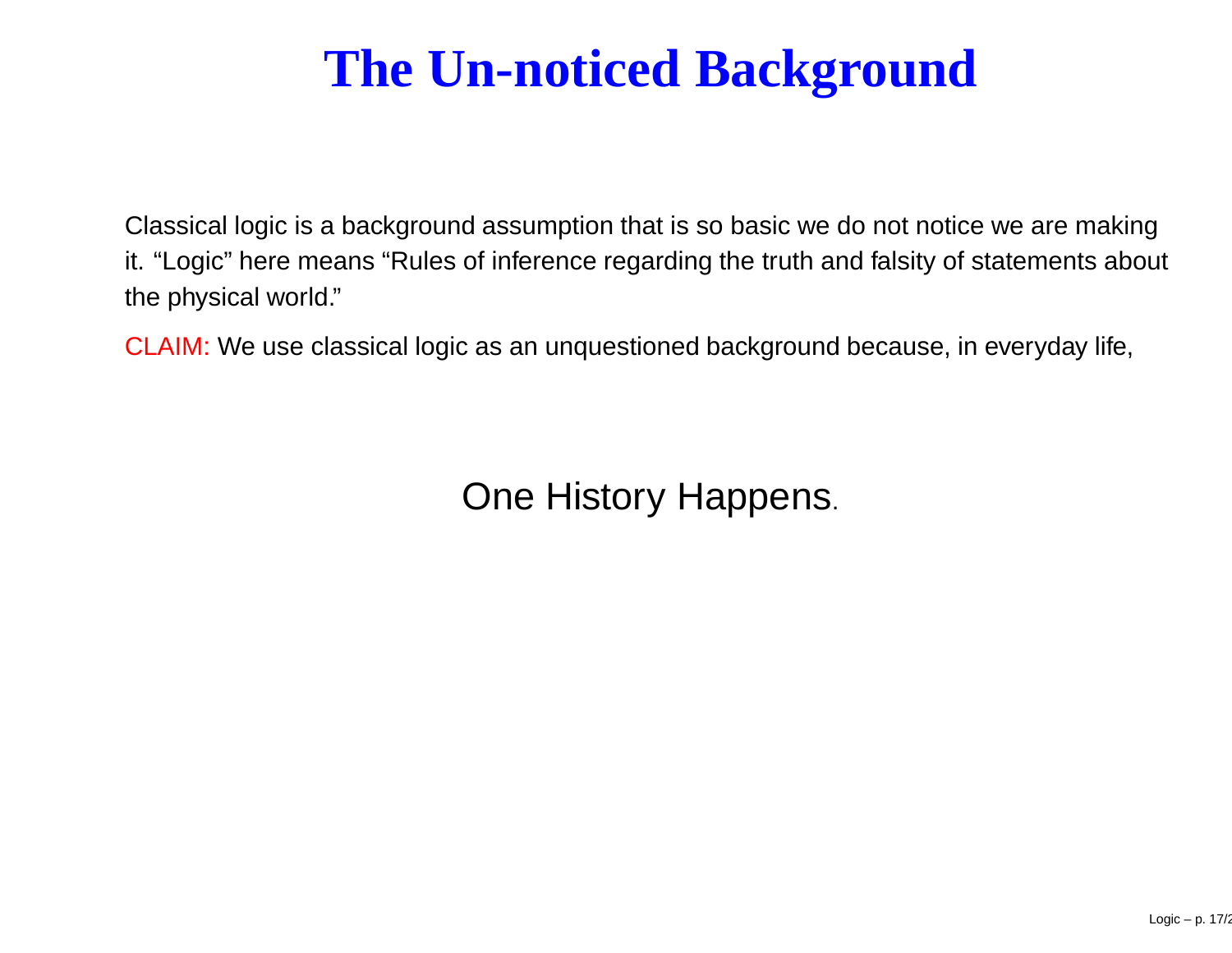#### **Wind and Rain**



- If "it is raining" is true and "it is windy" is true then "it is raining and windy" is true
- If "it is raining" is true then "it is dry" is false
- If "it is raining" is false then "it is dry" is true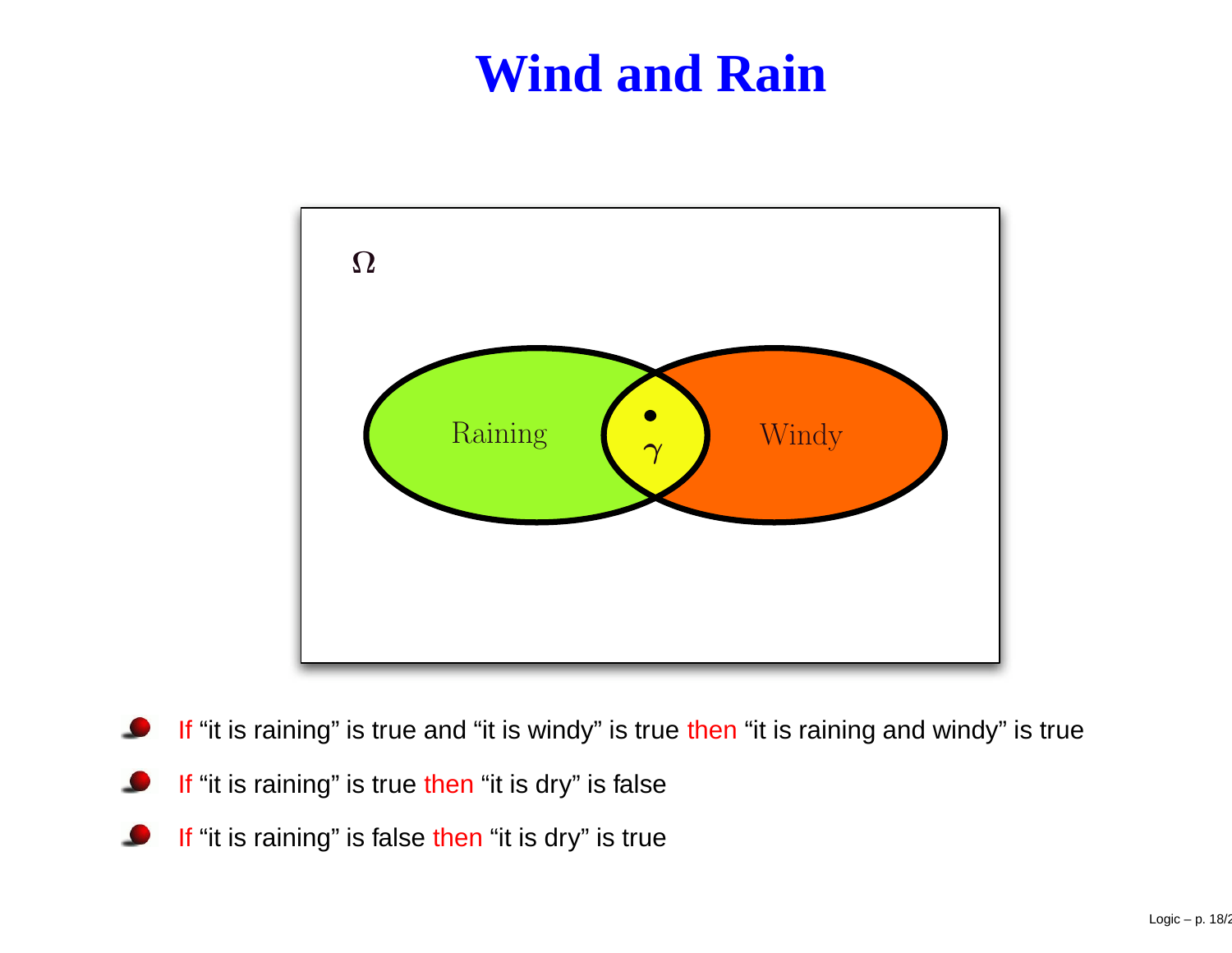# **Coarse grained Reality** <sup>≡</sup> **Non-Classical Logic**

If what happens is a set of histories, let's look again at our rules of inference:

- If "R" is true and "W" is true then "R and W" is true HOLDS
- If "R" is true then "not R" is false HOLDS
- If "R" is false then "not R" is true FAILS

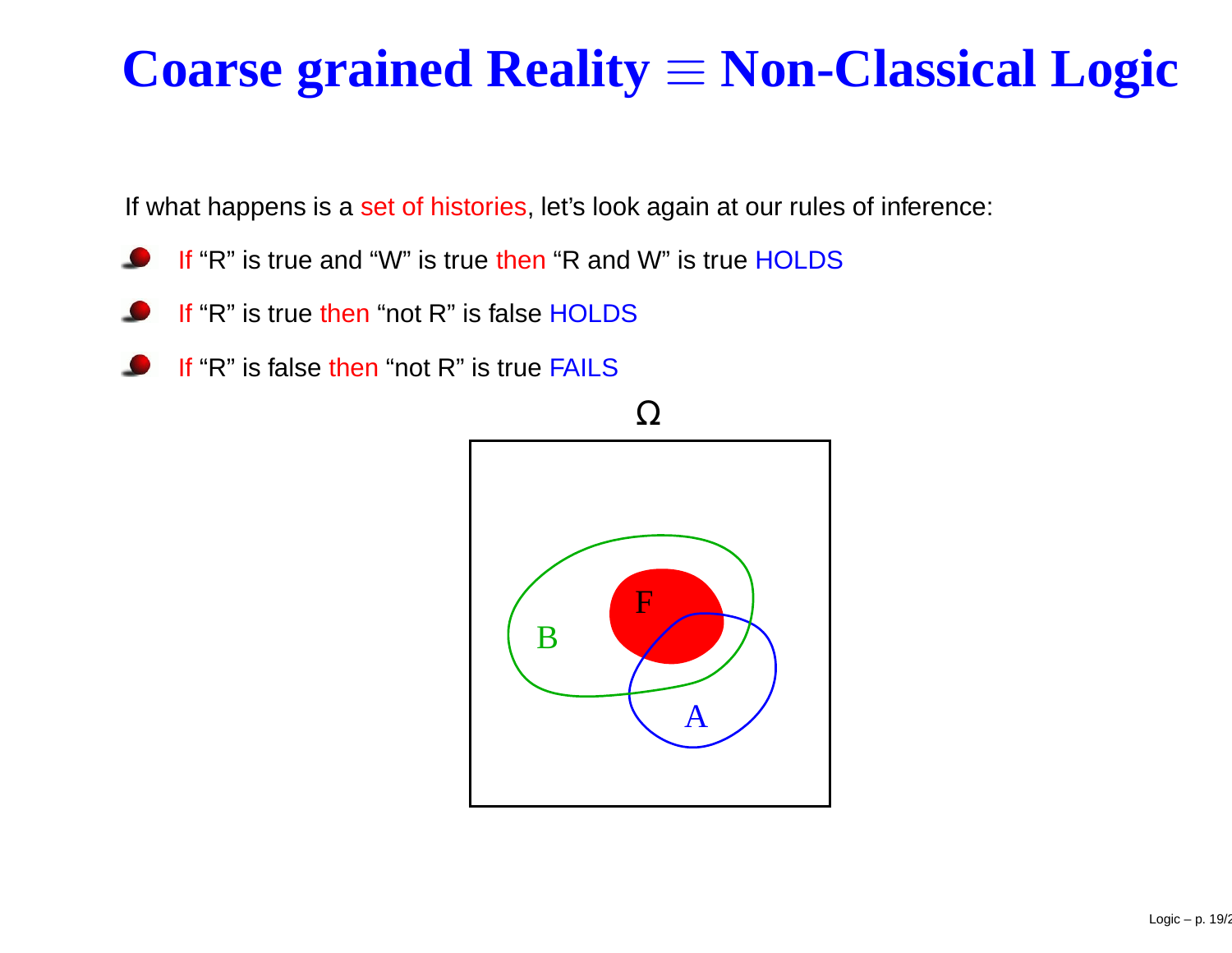### **Three Slits revisited**



The real set of histories cannot be contained in a set of measure zero. So it cannot be a subset of  $\{A,B\}$  or  $\{B,C\}.$  There are only two possible sets satisfying this condition:  $\{A, C\}$  and the whole set  $\{A, B, C\}$ . The latter is not minimal because it contains the former. So the unique minimal preclusive reality is  $\{A,C\}$  (it is the base of the filter). We can answer any question: e.g.

Does the particle go though slit A? <mark>No</mark>

Does the particle go through slit B? <mark>No</mark>

Does the particle go through slit C? <mark>No</mark>

Does the particle go through slit A or B? No

Does the particle go through slit A or C? Yes

Real properties are common properties of all the histories in the "real set". This is a true coarse graining – finer details are unreal.